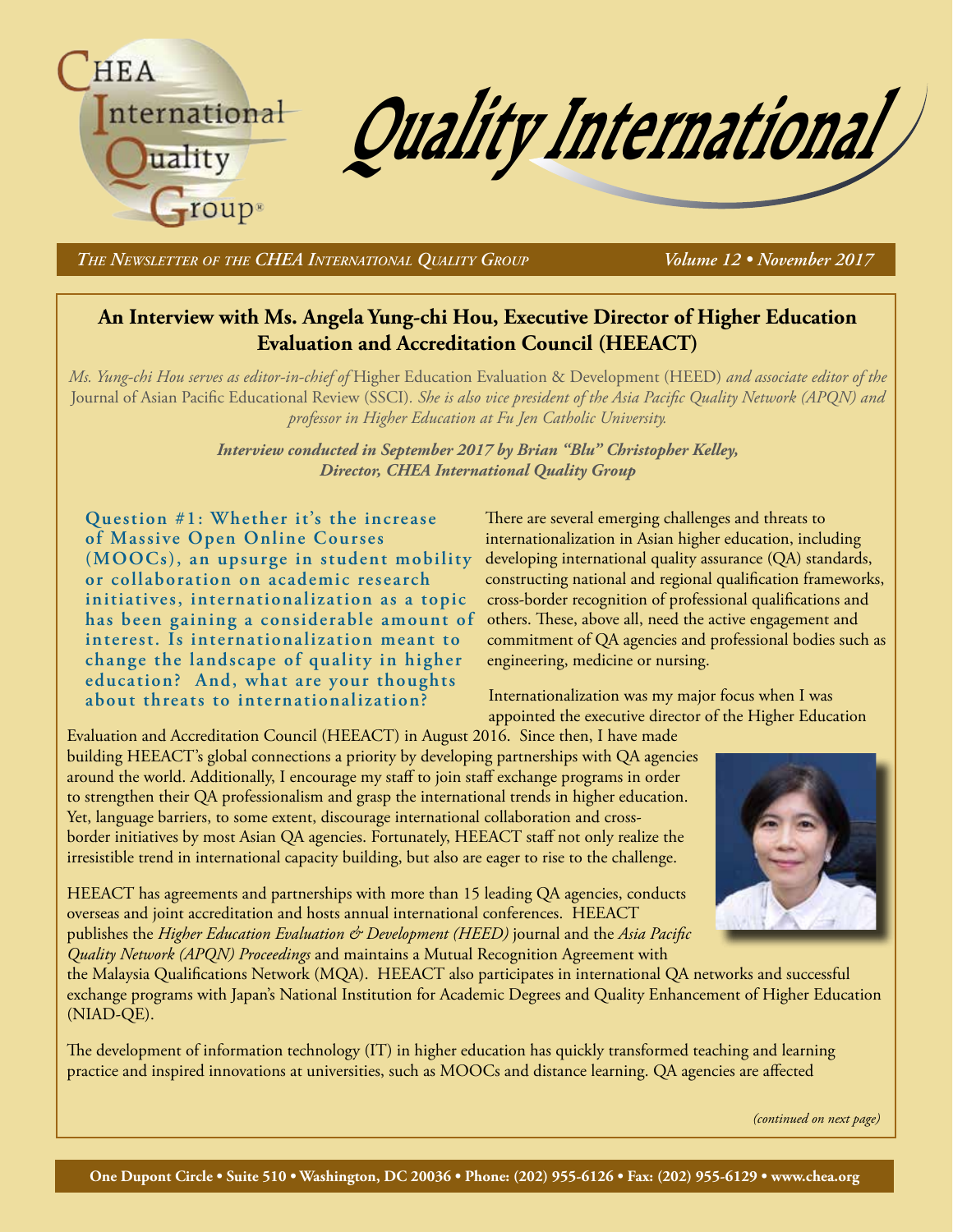both directly and indirectly by this trend. Some QA agencies are beginning to respond to this demand, including the development of specific standards that involve retraining older reviewers and recruiting new reviewers. QA agencies are also fighting to enhance their IT capability, such as constructing a functional QA database and designing more online training courses. It is expected that with increased IT usage, all QA reports and other important information can be systematically analyzed and presented to the public.

**Question #2: Since becoming the executive director of HEEACT, what are your thoughts and obser vations about the challenges to quality assurance and for building quality assurance capacity?** 

I have been involved in the quality assurance community for more than ten years. And I learned from many QA experts of international networks, particularly in QA of cross-border in higher education as well as other initiatives with the International Network for Quality Assurance Agencies in Higher Education (INQAAHE) *Guidelines of Good Practice*, the *CHEA/CIQG International Quality Principles*, the *Asia Pacific Quality Register* and the APQN *Quality Label*. As a professor at a university, I fully understand the challenges

they face when delivering good quality transnational programs or building branch campuses. In order to properly implement suitable QA exercises, QA agencies need to respond to the quality issues derived from cross-border higher education quality.

Further, the impact of QA on higher education development is a concern in many Asian countries. The public is starting to ask if QA practices are useful and meaningful since governments and higher education providers invest a lot of money and time on them. In order for there to be appropriate accountability for quality assurance bodies, other higher education stakeholders need to conduct oversight.

**Question #3: During your extensive career in higher education and in quality assurance, how have your positions reshaped your thinking about quality and quality assurance? Please give various examples.** 

For over 20 years, I learned, grew and reflected from different administrative positions, in both university and government settings. Quality is a core part of my daily life. From my perspective,



高等教育評鑑中心 Higher Education Evaluation and Accreditation Council of Taiwan

**Website**

"quality" or "quality enhancement" means an aspiration which would continuously inspire people to review, monitor and exceed their own limits. Often, I reflect this in my goals, within both university practice and HEEACT work. For example, in early 2017, the Taiwan

**Visit**

**the CIQG**

government announced a new QA policy on program accreditation, which would shift from a voluntary model to a compulsory approach. This change means that universities should take major responsibility for providing good quality in education. This means that, as an external third party, HEEACT will need to reshape its role and redefine its relationship with universities, in order to be a future thinker of higher education as well as providing oversight of quality.

**The** *[CIQG Website](http://bit.ly/CIQGhome)* **provides an outstanding resource for information about quality assurance internationally.** 

- **CIQG Policy Briefs**
- **The CHEA-CIQG Publication Series**
- **Issues of Quality International, the CIQG Newsletter**
- **• Translations of the** *CIQG International Quality Principles* **and other publications**
- **• CIQG Annual Meeting presentations**
- **• An** *International Directory* **of quality assurance bodies, accrediting organizations and Ministries of Education in countries around the world**

**Visit the** *[CIQG Website](http://bit.ly/CIQGhome)* **whenever you need information on quality assurance internationally or on CIQG activities.**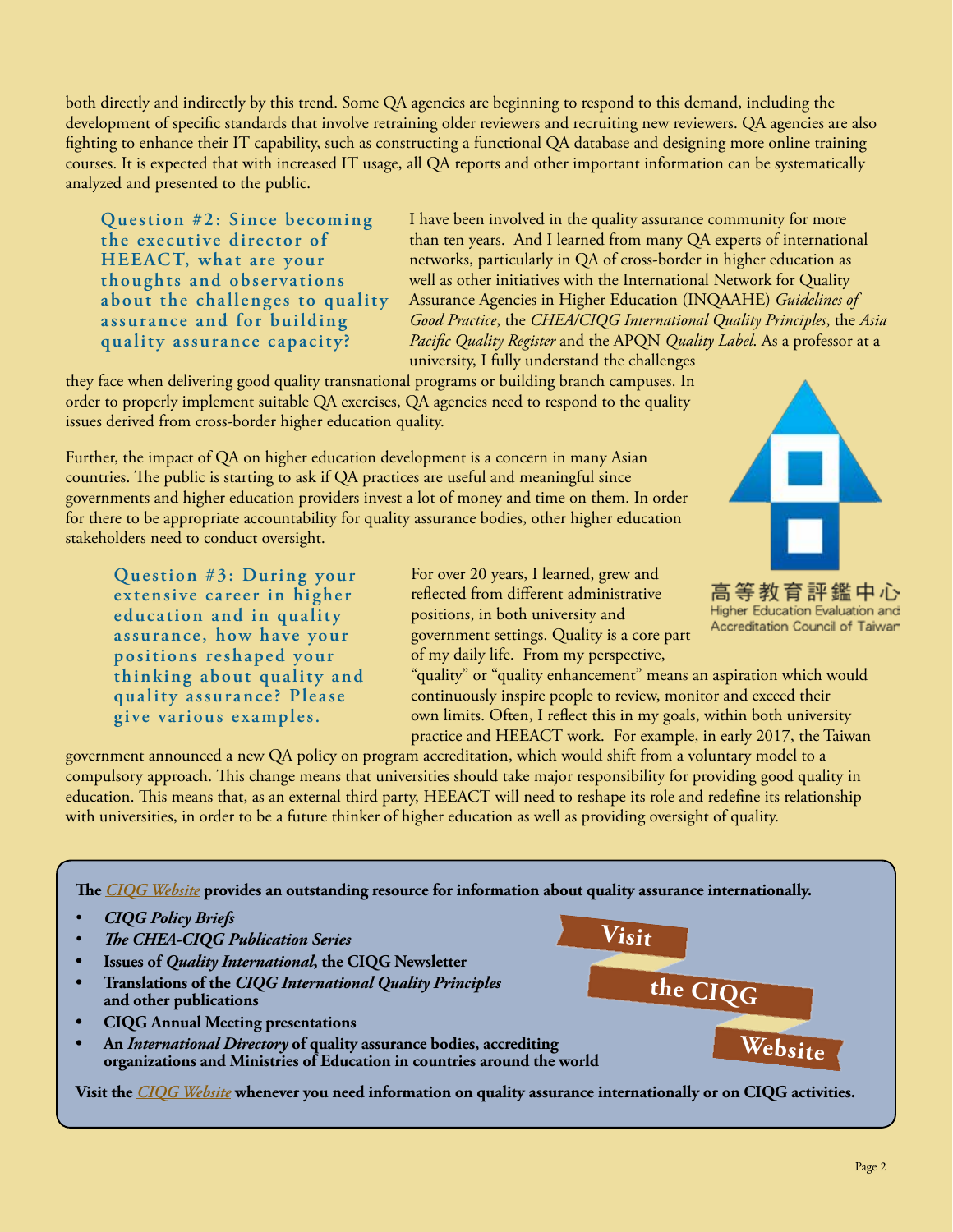# **The Tertiary Education Imperative: Knowledge, Skills and Values for Development**

*Jamil Salmi, Global Tertiary Education Expert, CIQG Advisory Council Member*

*Co-published by Sense Publishers and the Center for International Higher Education at Boston College (2017)*

### *Reviewed by Stamenka Uvalić-Trumbić, CHEA Senior Advisor on International Affairs*

One of the world's most eminent commentators on tertiary education, Jamil Salmi, has published a new book: *The Tertiary Education Imperative: Knowledge, Skills and Values for Development*. Reviewers describe it as a comprehensive analysis of how tertiary education might contribute to the attainment of the UN 2015 Sustainable Development Goals (SDGs). Unlike the 2000 Millennium Development Goals, which only addressed basic education, the SDGs include accessible



tertiary education systems of quality as prerequisites for development. This authoritative publication is brilliantly timed. Co-published by Sense Publishers and the Center for International Higher Education at Boston College, the major focus of the volume is on tertiary education from the perspective of developing countries.

Salmi first examines the current challenges and opportunities that tertiary education faces around the world (Chapter 1). He looks then at the actual state of tertiary education in developing countries (Chapter 2). In Chapter 3, he offers guidance on system-wide reforms in the tertiary sector before proposing a sequence for implementing reforms in Chapter 4. Finally, in Chapter 5, Salmi underscores the need for ensuring that reforms are financially sustainable, noting the role of donors. He concludes by reinforcing the book's title: tertiary education reform is "imperative."

In setting the context in the first chapter, Salmi carefully anticipates future developments in

tertiary education, noting, for example, that institutions must train learners for jobs that do not yet exist. These jobs will be determined by the ongoing digital transformation (the Fourth Industrial Revolution) and its impacts on the labour markets in different sectors. In these future environments, where robots may replace humans in many professions, he posits that the socio-emotional skills of learners (*character qualities*) will help them adapt to new professional demands.

The author identifies the following key traits in the evolving tertiary education ecosystem:

- (a) new tools for measuring the quality of tertiary education through diverse "accountability tools" (quality assurance, accreditation, rankings, student engagement surveys, assessment of learning outcomes);
- (b) globalization perceived first through the "fourth age of research" characterized by collaborative research and international research networks; and second through cross-border tertiary education offerings and learning opportunities;
- (c) new providers of tertiary education and new education technologies, such as the surge of for-profit providers and distance learning;
- (d) alternative modes of delivery, in particular the MOOCs explosion;
- (e) open science, big data and open educational resources; and
- (f) political commotions affecting tertiary education in many countries (violence against students, reduced academic freedom, tightened visa rules, the refugee crisis).



*(continued on next page)*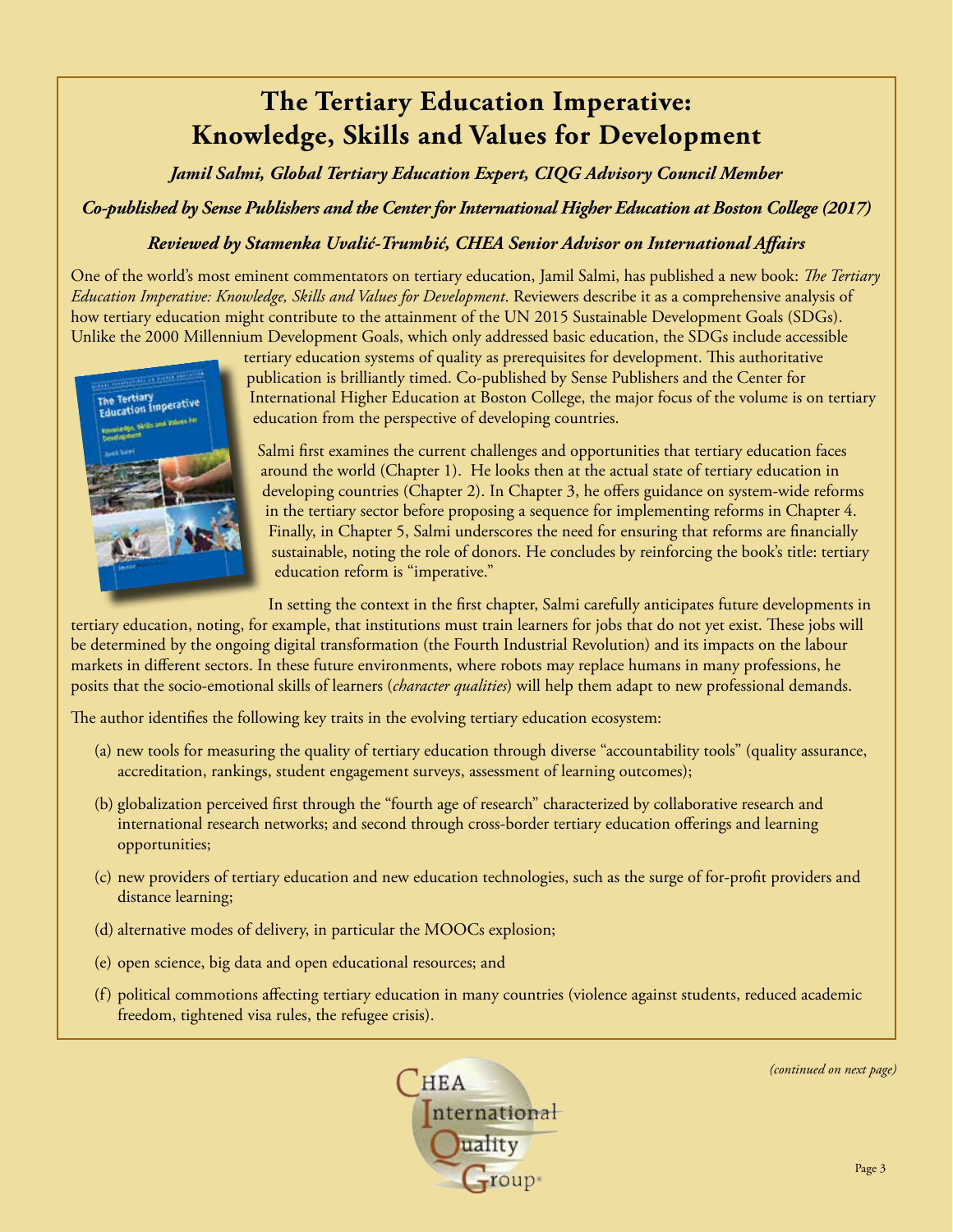He concludes the chapter by quoting the French poet and philosopher, Paul Valéry: "The trouble with our times is that the future is not what it used to be."

The great value of this volume, evident in the first chapter, is the abundance of examples from numerous countries and contexts across the world. These make it an indispensable resource for tertiary education academics and practitioners everywhere.

*The Tertiary Education Imperative* is a sequel to two previous publications by multilateral organizations to which Salmi was either a contributor or lead author. These are: *Higher Education in Developing Countries: Peril and Promise*  (UNESCO/World Bank, 2000) and *Constructing Knowledge Societies: New Challenges for Tertiary Education* (World Bank, 2002).

## **CIQG Webinar #3 on Quality Assurance and the Challenge of Addressing Academic Corruption**

**The CHEA International Quality Group (CIQG) hosted a Webinar on October 12, 2017, that focused on the role of quality assurance in combatting academic corruption. The Webinar is part of a series of discussions based on the** *[Advisory Statement for Effective](http://www.chea.org/userfiles/PDFs/advisory-statement-unesco-iiep.pdf) [International Practice](http://www.chea.org/userfiles/PDFs/advisory-statement-unesco-iiep.pdf)* **developed by the International Institute for Educational Planning of UNESCO and CIQG in 2016.** 

**The third Webinar explored the standards, practices and policies of quality assurance organizations from various countries and regions to address what quality assurance is** 



### **Watch the CHEA/CIQG** Webinar replay

**doing now to fight academic corruption and what it might do in the future. CHEA/CIQG has initiated a research project to develop baseline information on the current role of quality assurance led by Irene Glendinning, Coventry University, who also led the Webinar discussion. Carol Bobby, Immediate Past President and CEO of the Council for Accreditation of Counseling and Related Education Programs, Peter Okebukola, President of the Global University Network for Innovation – Africa and Colin Tück, Director of the European Quality Assurance Register for Higher Education, made up the distinguished panel.**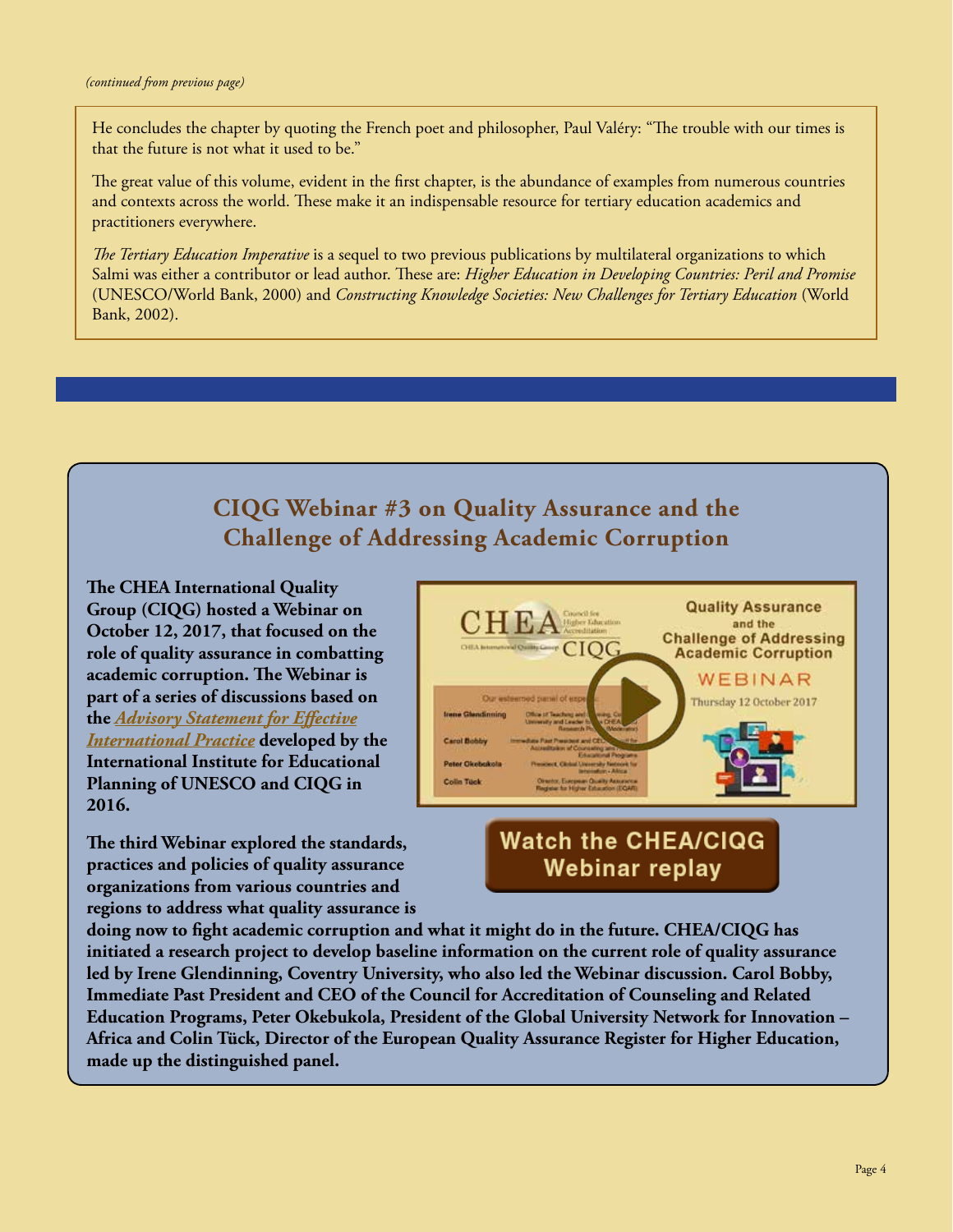# **A Conference on Higher Education for the 21st Century: Diversity, Quality, Improvement**

*Centro Interuniversitario de Desarrollo (CINDA) in cooperation with the International Network for Quality Assurance Agencies in Higher Education (INQAAHE)*



The quality of higher education and its assurance has been a concern of Latin American governments and higher education institutions for over 25 years. The increased demand for higher education has led to diversification, increased presence of private providers and a wide range of quality assurance mechanisms. At this stage, it is necessary not to do "more of the same" but rather, to think about a second generation of quality assurance, emphasizing the role higher institutions themselves must play and focusing on the way in which quality assurance agencies can promote self-regulatory mechanisms.

This is a dialogue that Latin American organizations must have with their counterparts from around the world. CINDA and INQAAHE have invited quality assurance agencies, higher education institutions and policy makers to come together on January 8 and 9, 2018, in Santiago, Chile to reflect on these issues and to move forward to develop strategies for the improvement of higher education for the 21st century.

For more information about this meeting, please email *[seminario@cinda.cl](mailto:seminario%40cinda.cl?subject=Conference%20on%20Higher%20Education%20for%20the%2021st%20Century%20)*.

## **International Institute for Educational Planning (IIEP) Publishes International University Case Studies**

The International Institute for Educational Planning (IIEP), an integral part of the United National Educational, Scientific and Cultural Organization that supports educational policy and development, recently published a series of *[eight](http://www.iiep.unesco.org/en/internal-quality-assurance-eight-universities-share-their-experiences-4002) [international university case studies on effective internal quality assurance](http://www.iiep.unesco.org/en/internal-quality-assurance-eight-universities-share-their-experiences-4002)* that shows how to build an internal quality assurance system to improve academic quality and strengthen employable skills for its graduates.

On another note, IIEP has been offering *[online learning courses](http://www.iiep.unesco.org/en/elearning-239)*; one project is an *[e-learning course on internal quality assurance](http://www.iiep.unesco.org/en/internal-quality-assurance-higher-education-english-3734)* now being offered to Southeast Asian universities in the fall 2017 (jointly with APQN and UNESCO Bangkok).

Learn more about *[IIEP and its programs and research projects](http://www.iiep.unesco.org/en/institute)*.



**United Nations** Educational, Scientific and Cultural Organization



**International Institute** for Educational Planning

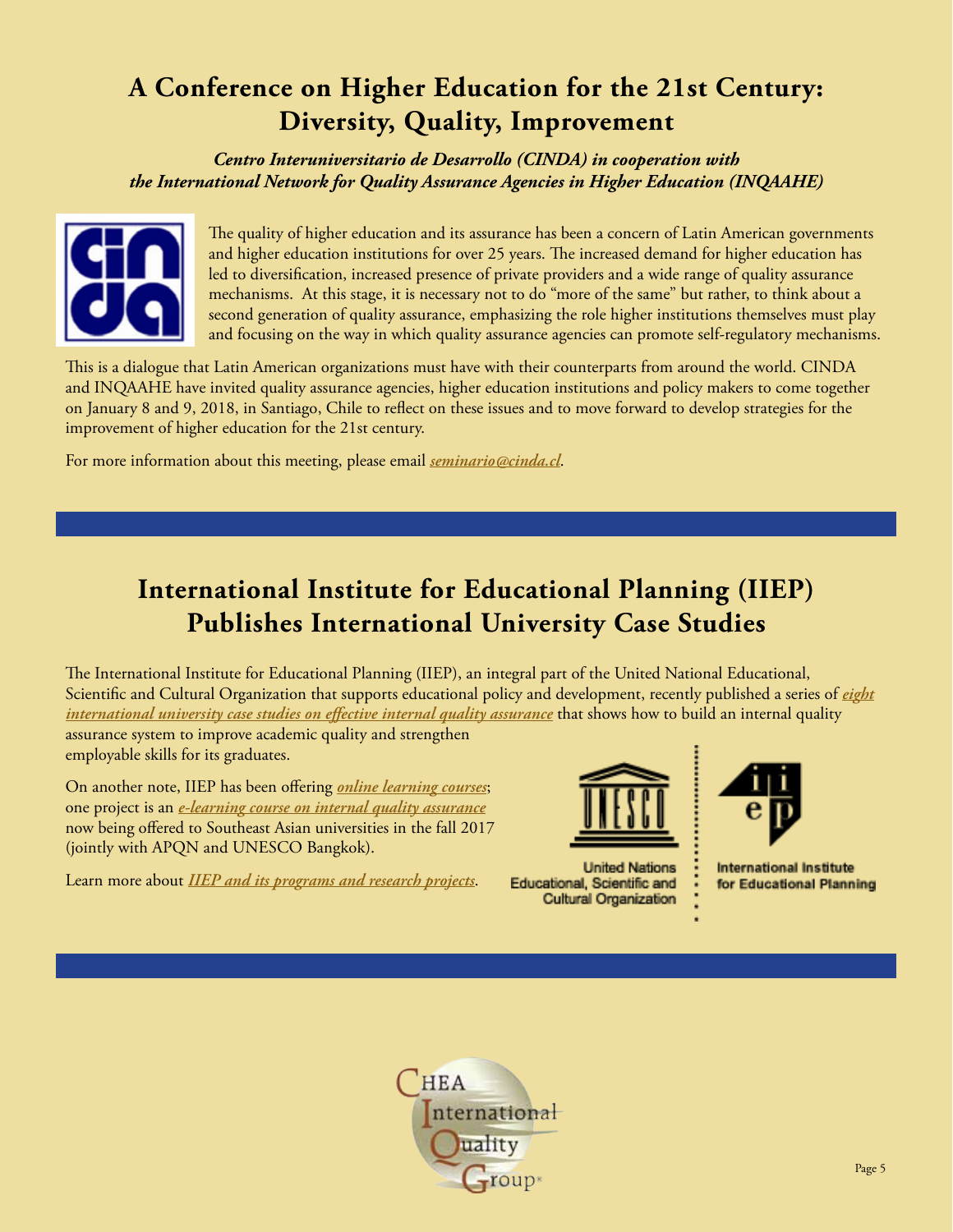### **Multilevel Approaches to the European Standards and Guidelines: Contributions from Relevant Stakeholders**

### *Brian "Blu" Christopher Kelley Director, CHEA International Quality Group*

 The EQUIP project (Enhancing Quality through Innovative Policy & Practice) was established to support and promote embedding the *Standards and Guidelines for Quality Assurance in the European Higher Education Area* (ESG 2015) at the grass-roots level. The project works with stakeholders and policymakers to identify challenges facing higher education and quality assurance and develop, discuss and share innovative solutions to these challenges. Partners of the EQUIP project include the European Association of Institutions in Higher Education (EURASHE), the European Association for Quality Assurance in Higher Education (ENQA), the European University Association (EUA), the European Students' Union (ESU), the European Quality Assurance Register for Higher Education (EQAR), Education International (EI), the University of Oslo (UiO), and the Portuguese Polytechnics Coordinating Council (CCISP).

During 2017, six focus groups, including student experts, higher education institutional leadership, academic faculty, quality assurance professionals from universities of applied sciences, quality assurance agencies and national authorities, gathered to discuss quality assurance issues that relate to each respective stakeholder group and the challenges each group faces with regard to the ESG in the European Higher Education Area (EHEA).

The first focus group, which comprised student experts, met on February 16-17, 2017 in Brussels, Belgium, and was guided by the ESU, the umbrella organization of 45 student unions from 38 countries. The student experts were tasked with identifying challenges, such as the lack of student participation, especially in quality assurance. Major emphases were on student involvement in dealing with the ESG, as well as quality assurance practices.

One of the eight partners of the EQUIP project, the EUA, held the second focus group in Vienna, Austria, on March 2-3, 2017 for quality assurance representatives and institutional leadership from universities in higher education, representing 15 countries. While examining higher education and approaches that define quality, the challenge this group faced when developing a strategic plan was trying to differentiate what strategy works in theory versus what actually works when applied. The participants in this group argued that an institutional strategy on paper does not necessarily link to the same strategy that might be put into practice. There was a discussion about applying contextual factors, such as disciplinary practices and type of QA framework, among others that might be used to design different approaches to quality, as well as examine possible innovative solutions on issues that impact quality assurance and the outlook for ESG 2015.

The third focus group that centered on academic faculty met in Belgium on March 15-16, 2017 and was hosted by another partner in the EQUIP project, Education International, a federation of unions that represent organizations of teachers and related employees. The group "devised ways to support and promote a consistent, efficient and innovative embedding of the revised ESG at the grassroots level."<sup>1</sup> The group argued that the higher education sector lacks sufficient resources and that academics and their respective unions need to have representation when it comes to changes that will have an effect on quality assurance.

On March 30-31, 2017, practitioners from the Universities of Applied Sciences met as another focus group. This was organized by EURASHE, a members-based organization that offers programs in applied and profession-related research. The focus of the meeting was on student-centered learning and quality assurance. One of the challenges was defining student-centered learning, because there appeared to be various interpretations from the group. This group "aims at verifying and further consolidating the evidence collected about the implementation challenges of the ESG 2015, sharing good practice, and discussing approaches to solving these challenges and their applicability in different contexts."<sup>2</sup>

<sup>2</sup> Special focus group on ESG 2015 for universities of applied sciences/PHE, retrieved May 19, 2017 at: *[https://www.eurashe.eu/equip-focus](https://www.eurashe.eu/equip-focus-group/)[group/](https://www.eurashe.eu/equip-focus-group/)*.



<sup>1</sup> EQUIP Focus Groups, retrieved May 8, 2017 at: http://www.equip-project.eu/activities/focus-groups/.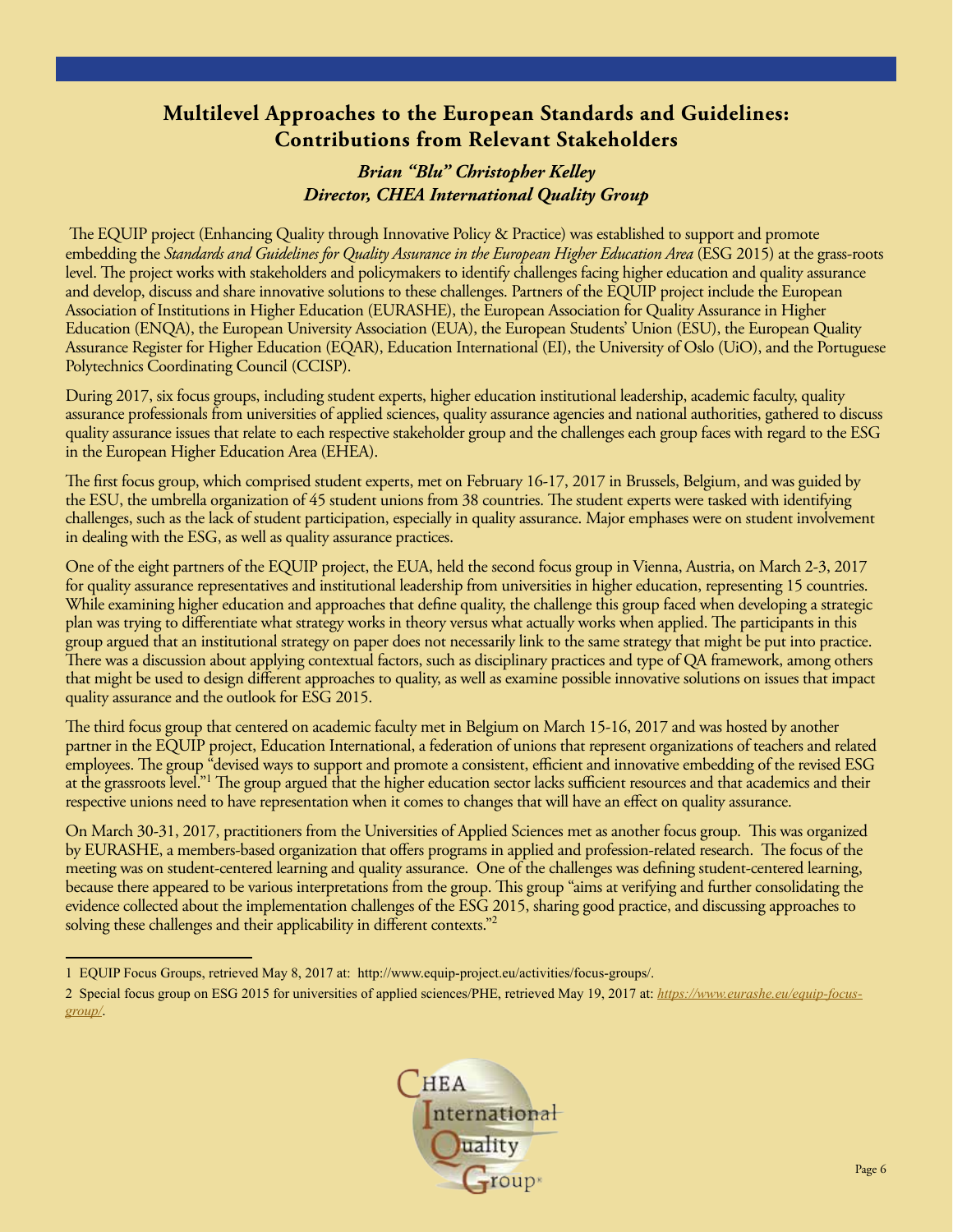Quality assurance agencies were the fifth focus group. It met in Oslo on May 3-4, 2017 and was organized by ENQA, an organization that "promotes the enhancement of quality and the development of a quality culture in higher education."<sup>3</sup> Topics included international quality assurance processes, issues about quality and QA approaches, and what quality assurance agencies observe in institutions' QA and strategic management.<sup>4</sup>

The last focus group was held in Prague on October 19-20, 2017 and was attended by national authorities and the European Quality Assurance Register, a registry of quality assurance bodies in Europe that follows "a common set of principles for quality assurance in Europe."<sup>5</sup> The group explored some of the challenges in quality



assurance related to meeting the expectations of the ESG that were identified within the EQUIP project, including institutional responsibility for quality assurance and external QA of joint programs, among others.<sup>6</sup>

The next step of this important project is to gather and review all the feedback and results from each of the focus groups that concentrated on the challenges of the ESG 2015 that serves as a set of standards and guidelines for internal and external quality assurance in higher education. Based on the outcomes of all participating groups, policy recommendations will be drafted to present to the European Higher Education Area (EHEA) ministers responsible for higher education in preparation for the 2018 EHEA Ministerial Conference.



**CIQG 2018 Annual Meeting Politics and Government: Globalization, Internationalization and Quality Assurance**  January 31 - February 1, 2018

**More Information** 



<sup>3</sup> ENQA Mission Statement, retrieved August 15, 2017 at *<http://www.enqa.eu/index.php/about-enqa/enqa-mission-statement/>*

<sup>4</sup> Lessons learnt from yesterday taking things forward, retrieved August 15, 2017 at *[http://www.enqa.eu/wp-content/uploads/2017/05/EQUIP\\_](http://www.enqa.eu/wp-content/uploads/2017/05/EQUIP_ENQA_session4_Tia_Loukkola.pdf) [ENQA\\_session4\\_Tia\\_Loukkola.pdf](http://www.enqa.eu/wp-content/uploads/2017/05/EQUIP_ENQA_session4_Tia_Loukkola.pdf)*

<sup>5</sup> Welcome to EQAR, retrieved May 25, 2017 at *<https://www.eqar.eu/>*

<sup>6</sup> EQAR Members' Dialogue & EQUIP Focus Group, retrieved October 23, 2017 at *[https://www.eqar.eu/fileadmin/documents/eqar/Agenda\\_](https://www.eqar.eu/fileadmin/documents/eqar/Agenda_MD7_Prague_19_20-Oct2017.pdf) [MD7\\_Prague\\_19\\_20-Oct2017.pdf](https://www.eqar.eu/fileadmin/documents/eqar/Agenda_MD7_Prague_19_20-Oct2017.pdf)*